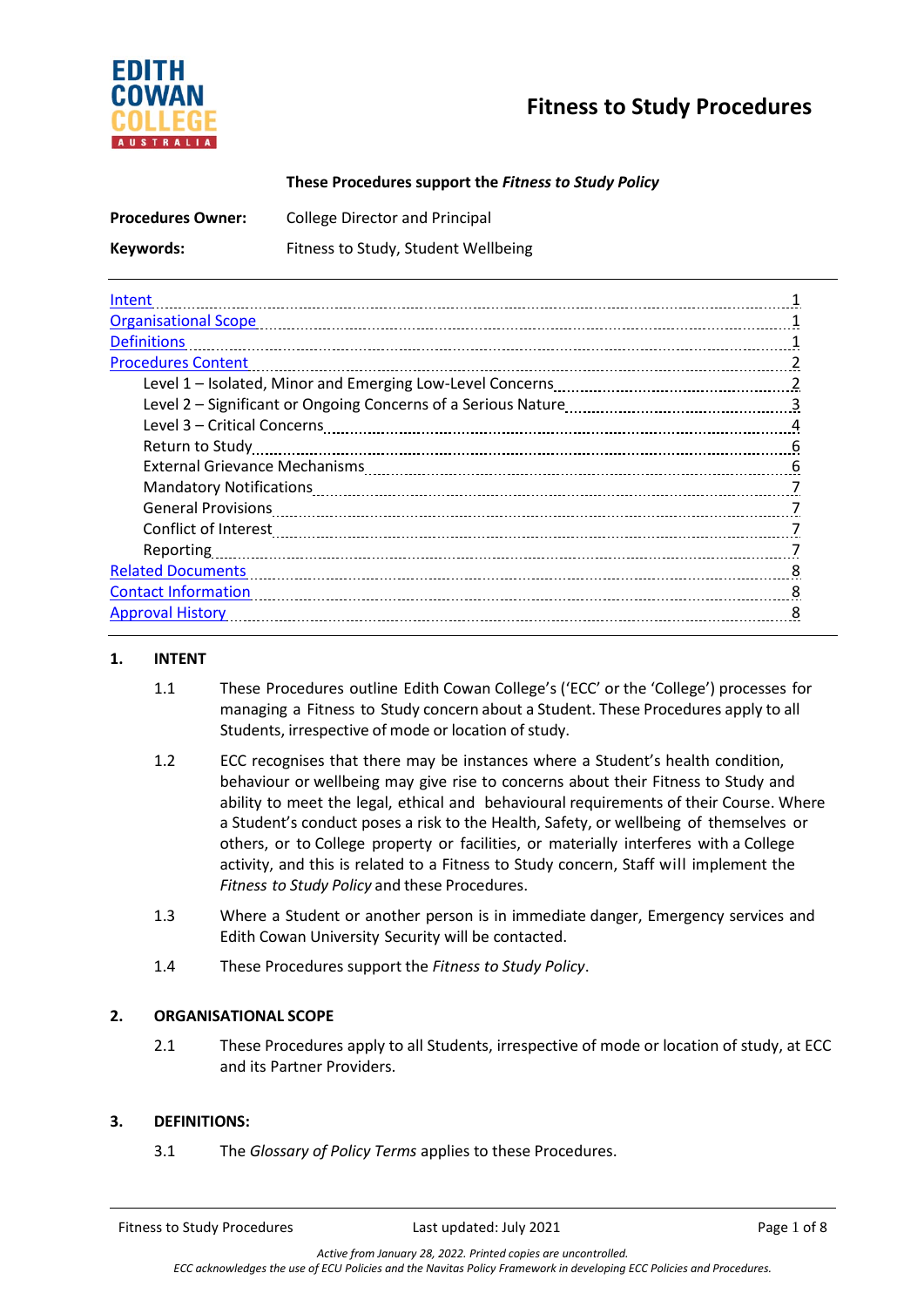



## **4. PROCEDURES CONTENT:**

- 4.1 The College has three levels for responding to a Fitness to Study concern:
	- a) **Level 1 – Isolated, Minor and Emerging Low-Level Concerns**(see Clauses 4.6 to 4.8);
	- b) **Level 2 – Significant or Ongoing Concerns of a Serious Nature** (see Clauses 4.9 to 4.[15\)](#page-3-0); and
	- c) **Level 3 – Critical Concerns**(see paragraphs 4.16 to [4.21\)](#page-4-0).
- 4.2 All Fitness to Study concerns will be referred in writing to the College Director and Principal, who will determine the level of intervention required having regard to the relevant circumstances, including the nature of the concern, the seriousness of any risk posed, the Student's perception of their behaviour and the Student's response to any steps taken by the College.
- 4.3 A matter may be dealt with at Level 3, without any requirement for an earlier level of support and intervention to have been commenced or exhausted. A Level 2 Concern must first be addressed as a Level 1 Concern.
- 4.4 Where a meeting is conducted with a Student:
	- a) the Student may be may be accompanied by a support person, for example, a Student, friend or family member, but may not be legally represented – the person may only act as the Student's advocate where invited to do so by the Staff member(s) conducting the meeting;
	- b) the meeting may be conducted in person, or by telephone or videoconference, taking into account the Student's preference and any relevant circumstances;
	- c) where practicable, the Student will be informed in advance of who will be present; and
	- d) the Student will be given a reasonable opportunity to respond to any concerns raised and present relevant material.
- 4.5 Where, despite reasonable endeavours by the College, a Student cannot be contacted or does not engage with the College's processes, the College may proceed with any suitable action in the Student's absence. The Student will be notified via their last known contact details of any action taken to support the Student or manage behaviour.

## **Level 1 – Isolated, Minor and Emerging Low-Level Concerns**

- 4.6 The Academic Program Coordinator/ ELICOS Unit Coordinator may do any one or more of the following:
	- a) contact or meet with the Student to discuss the Fitness to Study concern, identify the Student's perception of the concern, and determine any additional support needs the Student may have; and
	- b) provide the Student with information about the College's Fitness to Study requirements, *Student Conduct Policy*, and support services available to the Student.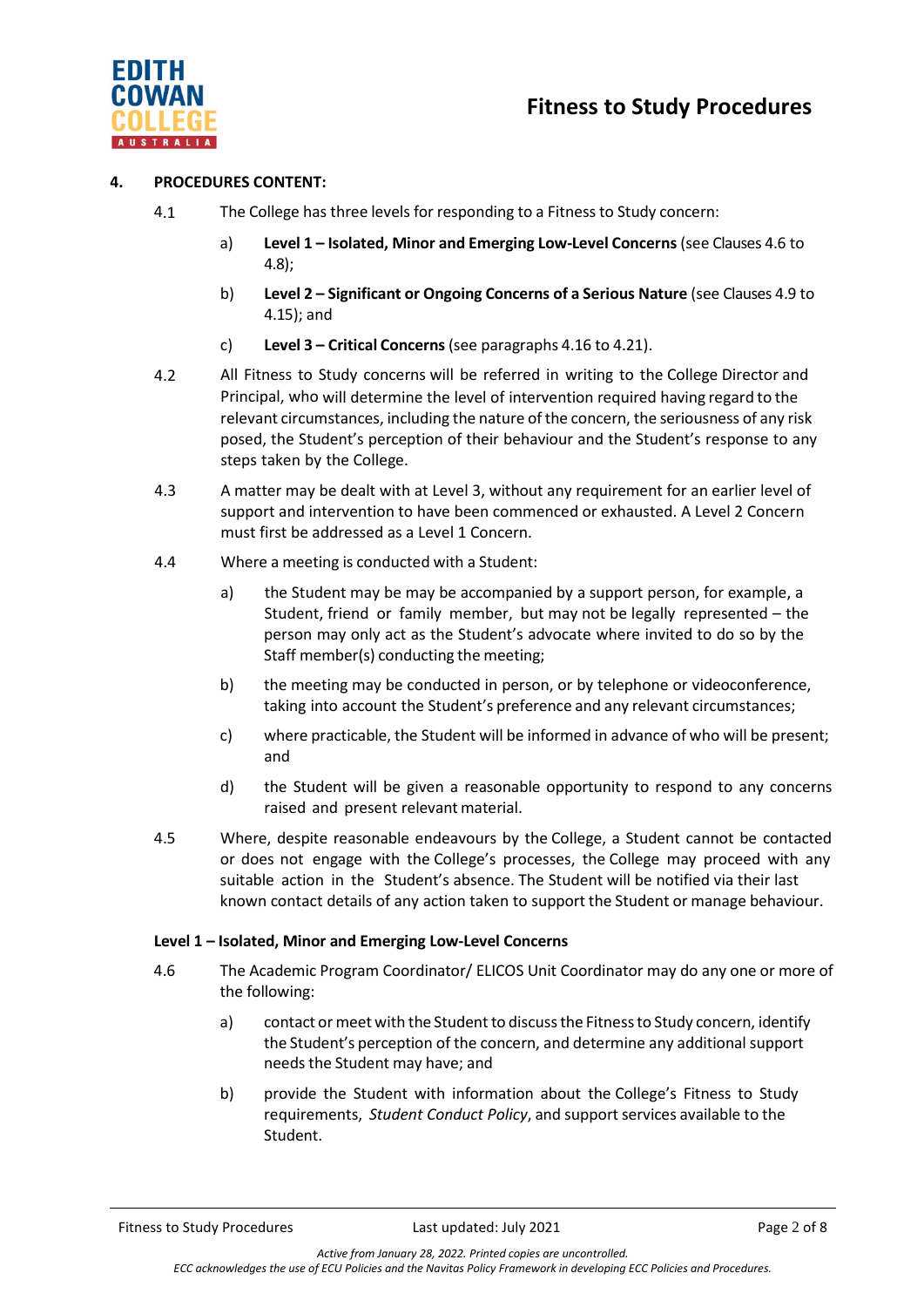

- 4.7 The Academic Program Coordinator/ ELICOS Unit Coordinator will provide written confirmation to the Student of the steps taken under Clause 4.6.
- 4.8 The Academic Program Coordinator/ ELICOS Unit Coordinator does not need to refer the concern to the Student Counsellor if they are satisfied that a Level 1 Concern has been suitably addressed.

## **Level 2 – Significant or Ongoing Concerns of a Serious Nature**

- 4.9 The Academic Director / Director of Studies will notify the College Director and Principal of a Level 2 Concern.
- 4.10 The Academic Director / Director of Studies will:
	- a) where appropriate, consult with and seek advice from the Student Counsellor and other relevant Staff;
	- b) where this has not already occurred, notify the Student that the College has a Fitness to Study concern, and provide the Student with information about the College's Fitness to Study requirements, *Student Conduct Policy* and available support services; and
	- c) arrange a meeting between the Student, the Academic Director or Director of Studies and any other relevant College representatives, to discuss the concern, inviting the Student to bring to the meeting any information or material that may be relevant.
- 4.11 At the meeting, the Academic Director / Director of Studies will:
	- a) consider the Student's response to any previous steps taken by the Student or the College to address the Concern;
	- b) discuss the concern or observed behaviour with the Student, identify the Student's perception of the Concern, and determine any additionalsupport needs the Student may have; and
	- c) identify any ongoing or future risks that may be caused by the Student's conduct.
- 4.12 The Academic Director / Director of Studies may do any one or more of the following:
	- a) counsel the Student about recommended changes to behaviour;
	- b) refer the Student to appropriate additional support services e.g. health, counselling, or disability services;
	- c) recommend that the Student apply for appropriate changes to their Enrolment or Study Load, or seek a Learning and Assessment Plan;
	- d) request that the Student direct all communicationsto nominated Staff, and refrain from contacting other Staff;
	- e) referthe concern to other members of Staff who may be more suitable to contact and assist the Student;
	- f) take such other action as may be required to assist the Student as may be appropriate in the circumstances; or
	- g) refer the matter to be dealt with as a Level 3 Concern.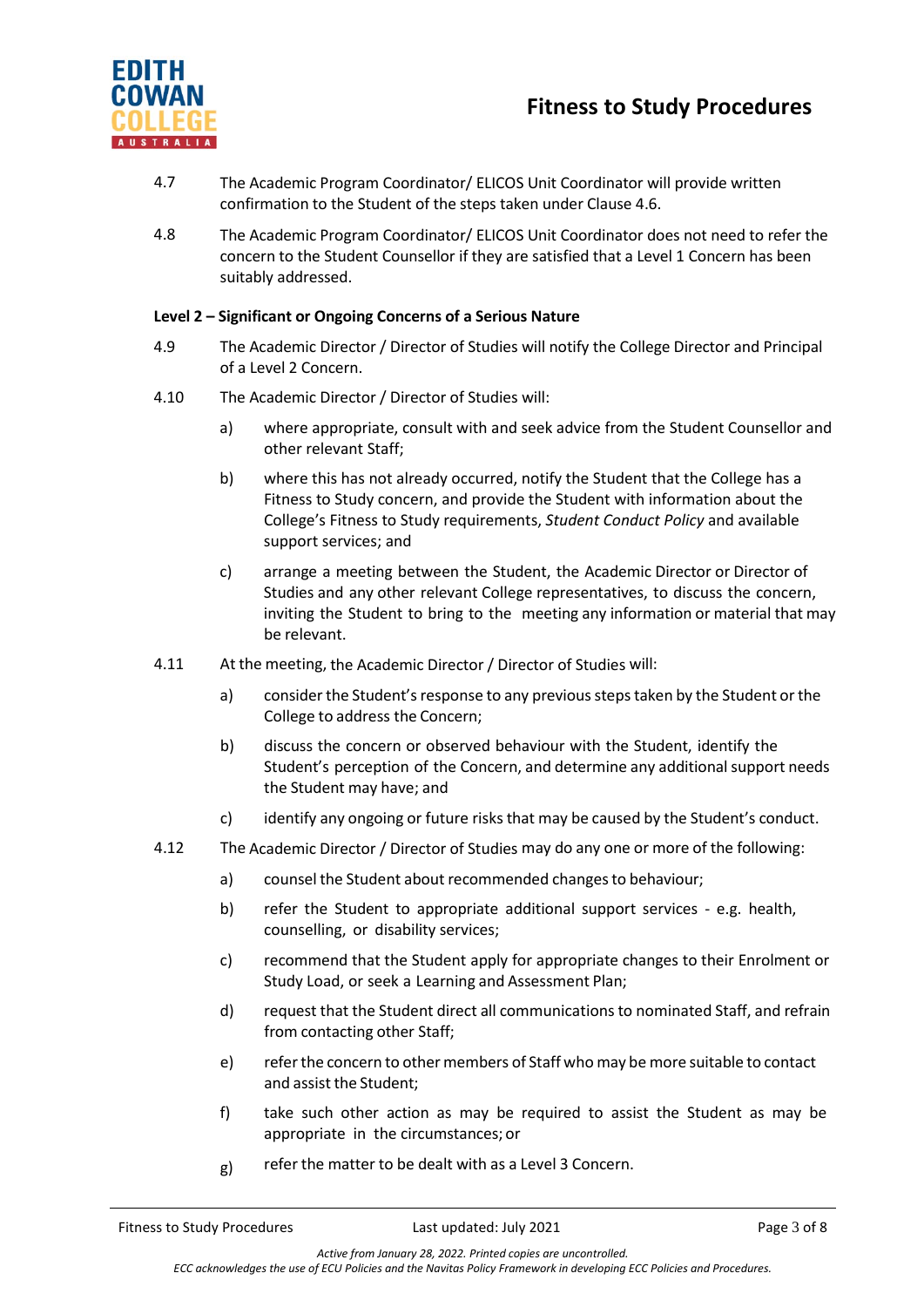



## 4.13 The Academic Director / Director of Studies will:

- a) confirm in writing to the Student any actions taken or recommendations made in accordance with Clause 4.12 or 4.13;
- b) where changes to a Student's Study Load are recommended, refer the Student to Academic Program Coordinators who can provide advice about the Student's circumstances, for example in relation to how a change may affect their fees, scholarship, visa or Course planning;
- c) review the matter at an appropriate time in the future (unless this is being undertaken by another College support service); and
- d) inform relevant persons as may be appropriate in the circumstances asto what course of action is being followed.
- <span id="page-3-0"></span>4.14 Where a Student refuses to engage with the Academic Director / Director of Studies, does not attend a meeting, is unable to be contacted, or the concern persists, the Academic Director / Director of Studies can take any action described in Clauses 4.12 and 4.13 or may refer the matter to the College Director and Principal, to be dealt with as a Level 3 concern.

## **Level 3 – Critical Concerns**

- 4.15 Where there is a Critical Concern that a Student is Unfit to Study, the matter is referred to the College Director and Principal.
- 4.16 The College Director and Principal will:
	- a) notify and liaise with the Student Counsellor about the Concern, and keep them informed of actions taken by the College;
	- b) where appropriate, consult with and seek advice from members of the other relevant Staff;
	- c) where this has not already occurred, notify the Student that the College has a Fitnessto Study Concern, and provide the Student with information about the College's Fitness to Study requirements, *Student Conduct Policy*, and available support services; and
	- d) arrange a meeting between the Student, the Academic Director / Director of Studies and any other relevant College representatives, to discuss the concern, inviting the Student to bring to the meeting any information or material that may be relevant.
- 4.17 At the meeting, the College Director and Principal will:
	- a) consider the Student's response to any previous steps taken by the Student or the College to address the concern;
	- b) discuss the concern or observed behaviour with the Student, identify the Student's perception of the concern, and determine any additional support needs the Student may have; and
	- c) identify any ongoing or future risks that may be caused by the Student's conduct.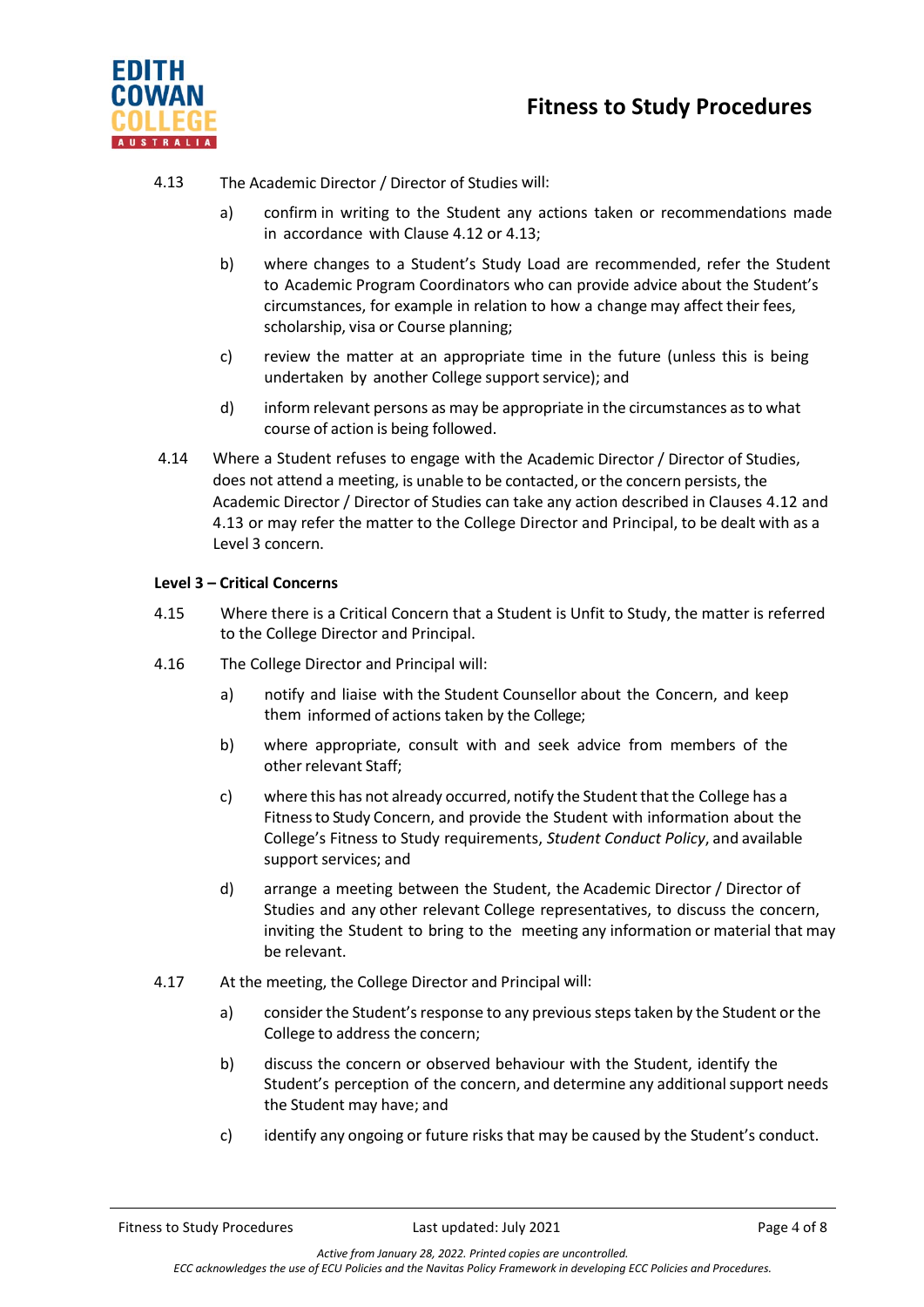



## 4.18 The College Director and Principal may do any one or more of the following:

- a) counsel the Student about recommended changes to behaviour;
- b) refer the Student to appropriate additional support services e.g. health, counselling, or disability services;
- c) recommend that the Student apply for appropriate changes to their Enrolment or Study Load, or seek a Learning and Assessment Plan;
- d) request that the Student direct all communicationsto nominated Staff, and refrain from contacting other Staff;
- e) referthe concern to other members of Staff who may be more suitable to contact and assist the Student; and
- f) take such other action as may be required to assist the Student as may be appropriate in the circumstances.
- 4.19 The College Director and Principal may, in accordance with the *Fitness to Study Policy*:
	- a) restrict or cancel a Student's enrolment in one or more Units or Courses, without academic penalty and with a relevant tuition fee refund;
	- b) require a Student to direct all communications to one or more nominated Staff members;
	- c) prohibit a Student from accessing College facilities or premises;
	- d) require a Student to provide Fitness to Study Report(s), or other suitable medical or professional evidence of their Fitness to Study, and evidence that the Student will have ongoing support to manage their studies;
	- $e$ ) require a Student to engage in specific activities to resolve any Fitness to Study concerns before and during a Student's return to study; and
	- f) impose any other lawful condition or determination
- 4.20 The College Director and Principal will:
	- a) confirm in writing to the Student any actions taken or recommendations made in accordance with Clause 4.18 or 4.19;
	- b) where changes to a Student's Study Load are recommended or directed, refer the Student to appropriate Staff members who can provide advice about the Student's circumstances, for example in relation to how a change may affect their fees, scholarship, visa or course planning; and
	- c) review the matter at an appropriate time in the future (unless this is being undertaken by another College support service); and
	- d) informrelevant persons as may be appropriate in the circumstances asto what course of action is being followed.
- <span id="page-4-0"></span>4.21 Where a Student refuses to engage with the relevant Staff member(s) addressing the Fitness to Study concern, does not attend a meeting, is unable to be contacted, or the concern persists, College Director and Principal can take any action described in Clauses 4.18-4.19.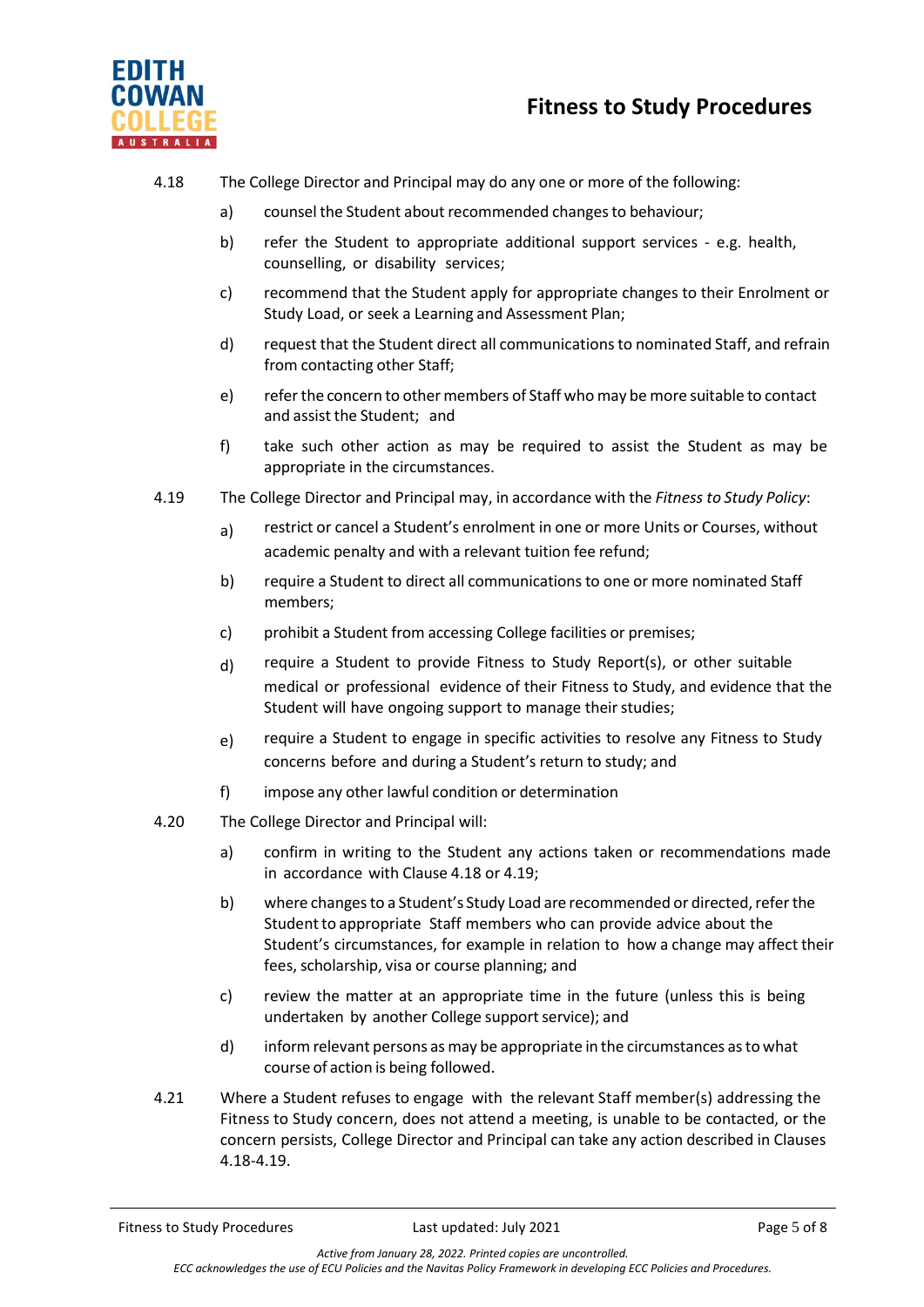

## **Return to Study**

- 4.22 Where a Student's Enrolment has been Cancelled, before returning to Study (to the relevant Units) the Student will be required to provide to the Academic Director / Director of Studies evidence that they are fit to return to Study. Such evidence may include:
	- a) a Fitness to Study Report or other suitable medical or professional evidence as may be determined by Academic Director / Director of Studies;
	- b) evidence that the Student will have ongoing support to manage their studies; and
	- c) evidence that specific activities have been, or are being, undertaken to support the Student.
- 4.23 The Academic Director / Director of Studies will assess the evidence provided, liaise with any relevant Stakeholders or professionals, and recommend to the College Director and Principal whether it is suitable for the Student to return to Study and if so, on what conditions (if any).
- 4.24 The Student will be provided with a copy of the recommendation. The Student will have 14 (fourteen) Calendar Daysto respond in writing to the recommendation and provide the College Director and Principal with any further information or evidence that may be relevant.
- 4.25 The College Director and Principal will determine whether it is suitable for the Student to return to Study, and any conditions that may be appropriate in the circumstances. Conditions may include:
	- a) requiring the Student to provide a Fitness to Study Report or other suitable medical or professional evidence of their Fitness to Study on a regular basis during the remainder of their Studies;
	- b) requiring the Student to undertake specific activities to address the Fitness to Study concern; and
	- c) Enrolment restrictions.
- 4.26 Before a Student returns to Study, the Academic Director / Director of Studies will create a *Return to Study Plan* for the Student. The *Return to Study Plan* will reflect the outcome in Clause 4.26 and provide further information about support services available to the Student. The Academic Program Coordinator will consult with the Student about Course progression and suitable Units to be undertaken.
- 4.27 The Academic Director / Director of Studies will notify relevant Staff about the Student's return to Study and, where appropriate and relevant, any ongoing Fitness to Study conditions, or actions required to support the Student.
- 4.28 The College Director and Principal may impose any of the outcomes described in the *Fitness to Study Policy*, where the Student is unable or unwilling to produce evidence as set out in Clause 4.23 or abide by any conditions imposed on their return to study.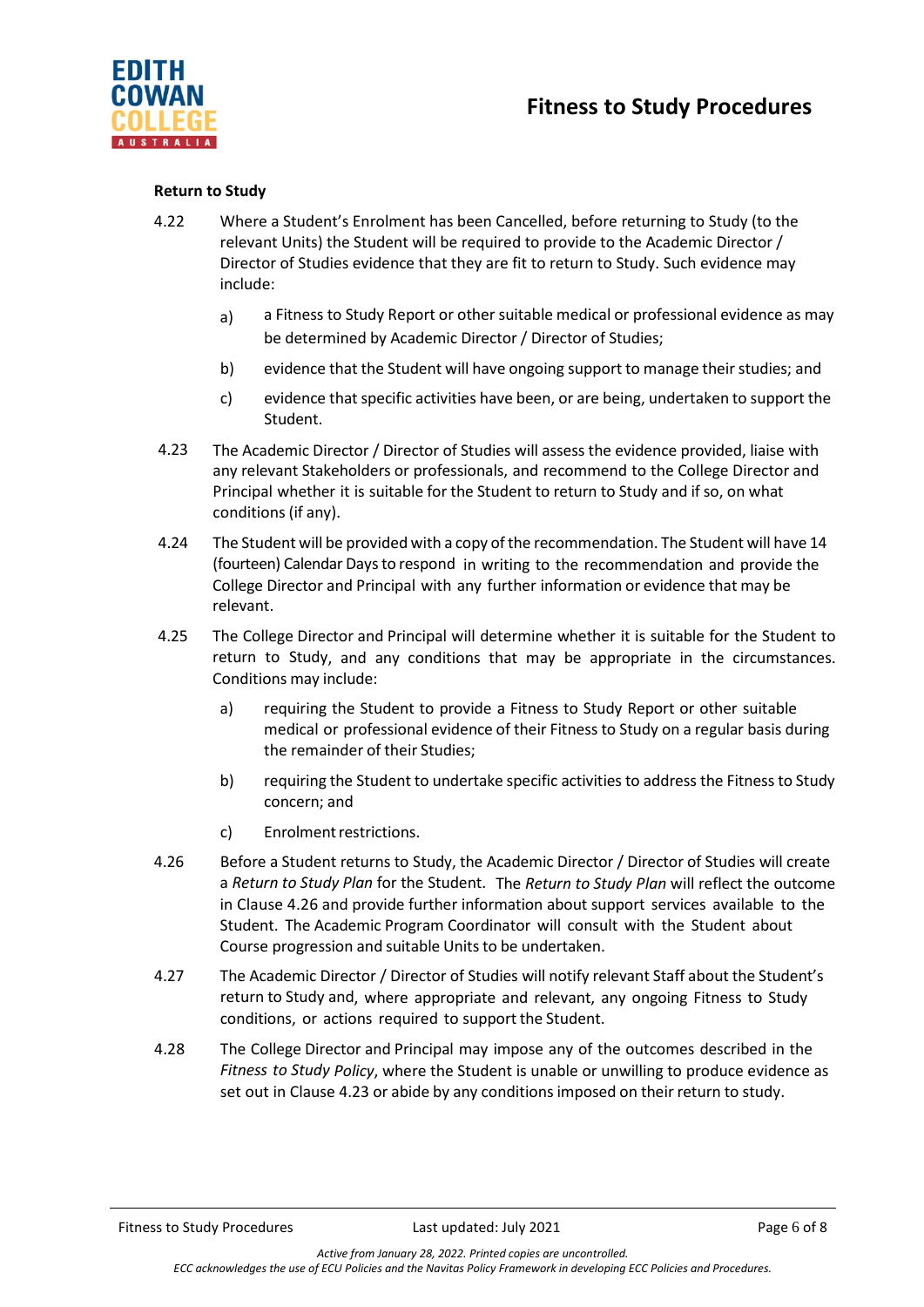

# **Fitness to Study Procedures**

## **Mandatory Notifications**

- 4.29 Where there is a legislative, professional accreditation or contractual requirement for a Fitness to Study Concern to be disclosed to a third party:
	- a) due regard is to be had to the College's *Privacy Policy;*
	- b) Staff are required to consult with the Academic Director / Director of Studies before making any such disclosure;
	- c) the Student is to be informed that disclosure has been made, unless there is a reasonable basis for withholding or delaying this information, which the Staff member reasonably believes is in the Student's best interests; and
	- d) the Academic Director / Director of Studies is to be provided with copies of any written disclosure that is made.

#### **External Grievance Mechanisms**

- 4.30 A decision by the College Director and Principal on Fitness to Study Concerns is final.
- 4.31 Students will be provided with information about external routes for complaint regarding Fitness to Study Outcomes, for instance, the Western Australia Ombudsman or the Overseas Student Ombudsman.

#### **General Provisions**

4.32 The College Director and Principal may authorise another person under their supervision (Nominee) to perform any of the actions described in these Procedures.

### **Conflict of Interest**

- 4.33 Where a Staff member has a Conflict of Interest, they must withdraw from being involved in any actions being taken, or refer the matter to an independent Staff member, as the context requires. If such circumstances arise, any action authorised to be taken by:
	- a) the College Director and Principal may be instead undertaken by another senior Staff member;
	- b) the Academic Director / Director of Studies, may be instead undertaken by the Academic Program Coordinator / ELICOS Level Coordinator, or another person appointed by a senior Staff member.

### **Reporting**

4.34 The Quality and Compliance Manager will provide an aggregated annual report to the Senior Management Group on reported instances of, and trendsrelating to, Fitnessto Study Concerns. The Report will not identify individual Students but will provide information about the number of concerns raised at each level, a summary of any actions taken, and the number of Students who have been able to Return to Study.